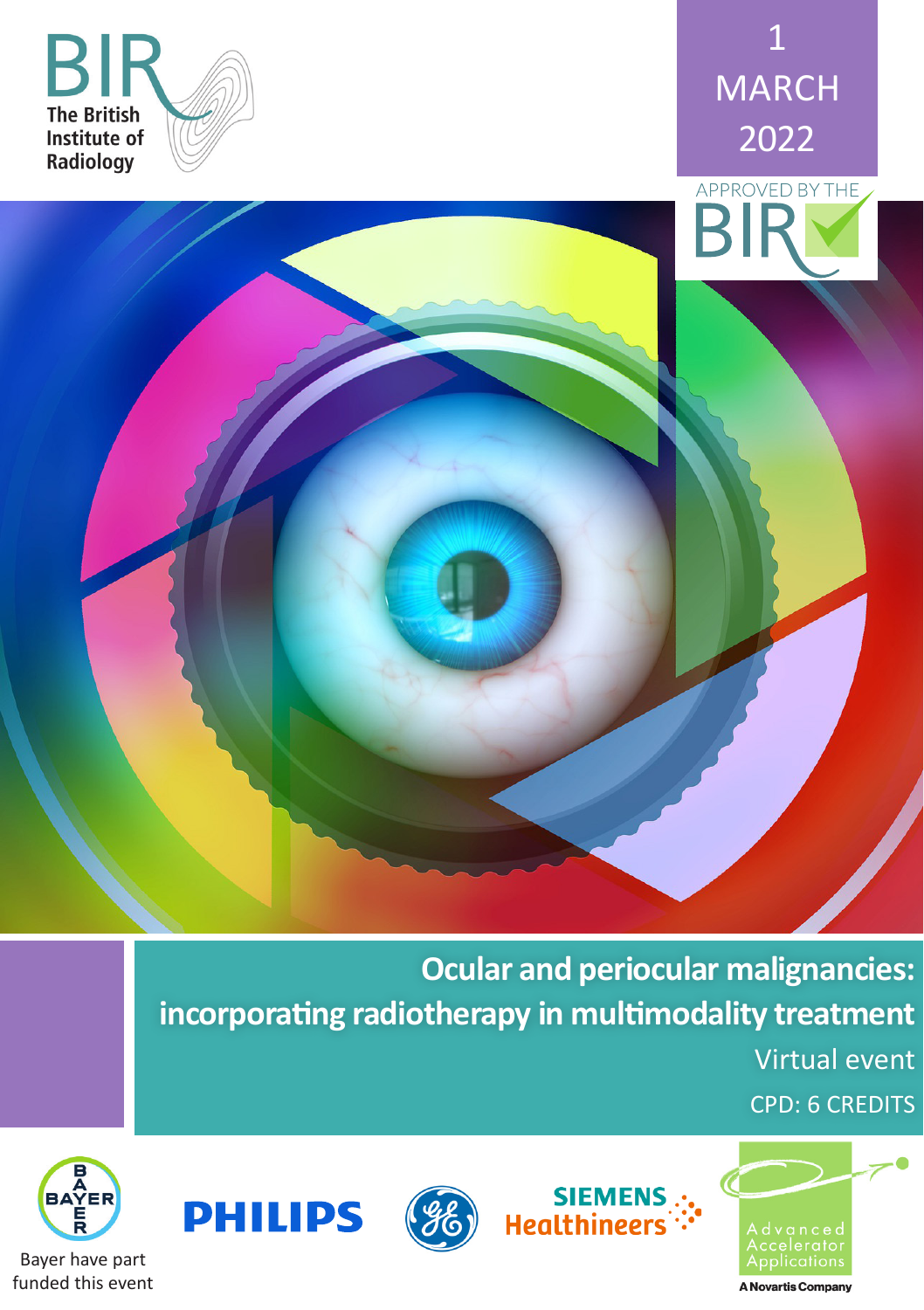## **Ocular and periocular malignancies: incorporating radiotherapy in multimodality treatment**

The objective of this new event hopes to share expertise and best practice in invasive and non invasive management of ocular and periocular tumours with emphasis on malignant disease. The main focus will be on radiotherapy, but the event will also provide perspectives from other healthcare professionals involved in the management of ocular and periocular tumours.

Who will benefit from this event?

- Radiotherapy: Consultant/Registrar Clinical Oncologists/ Radiation Oncologists/Therapeutic Radiographers/Medical Physicists/Dosimetrists
- Oculoplastic surgery, Plastic surgery, Oral and Maxillofacial surgery: Consultant/Registrar
- Other clinical specialties healthcare professionals involved in the management of ocular tumours (e.g. ophthalmologists, radiologists, optometrists, orthoptists, nurses etc.)

## Programme Organiser Scientific Advisors

Dr Agata Rembielak, Consultant Clinical Oncologist, The Christie NHS Foundation Trust; The University of Manchester

Mr Sachin Salvi, Consultant Ophthalmologist, Sheffield Teaching Hospitals NHS Foundation Trust

Mr Saj Ataullah, Ophthalmic, Oculoplastic and Orbital Surgeon, Manchester University NHS Foundation Trust

## Join us

Join the BIR today to benefit from reduced delegate rates for our events.

> For membership information visit: www.bir.org.uk/join-us

*This course provides 6 CPD credits in accordance with the CPD Scheme of the Royal College of Radiologists*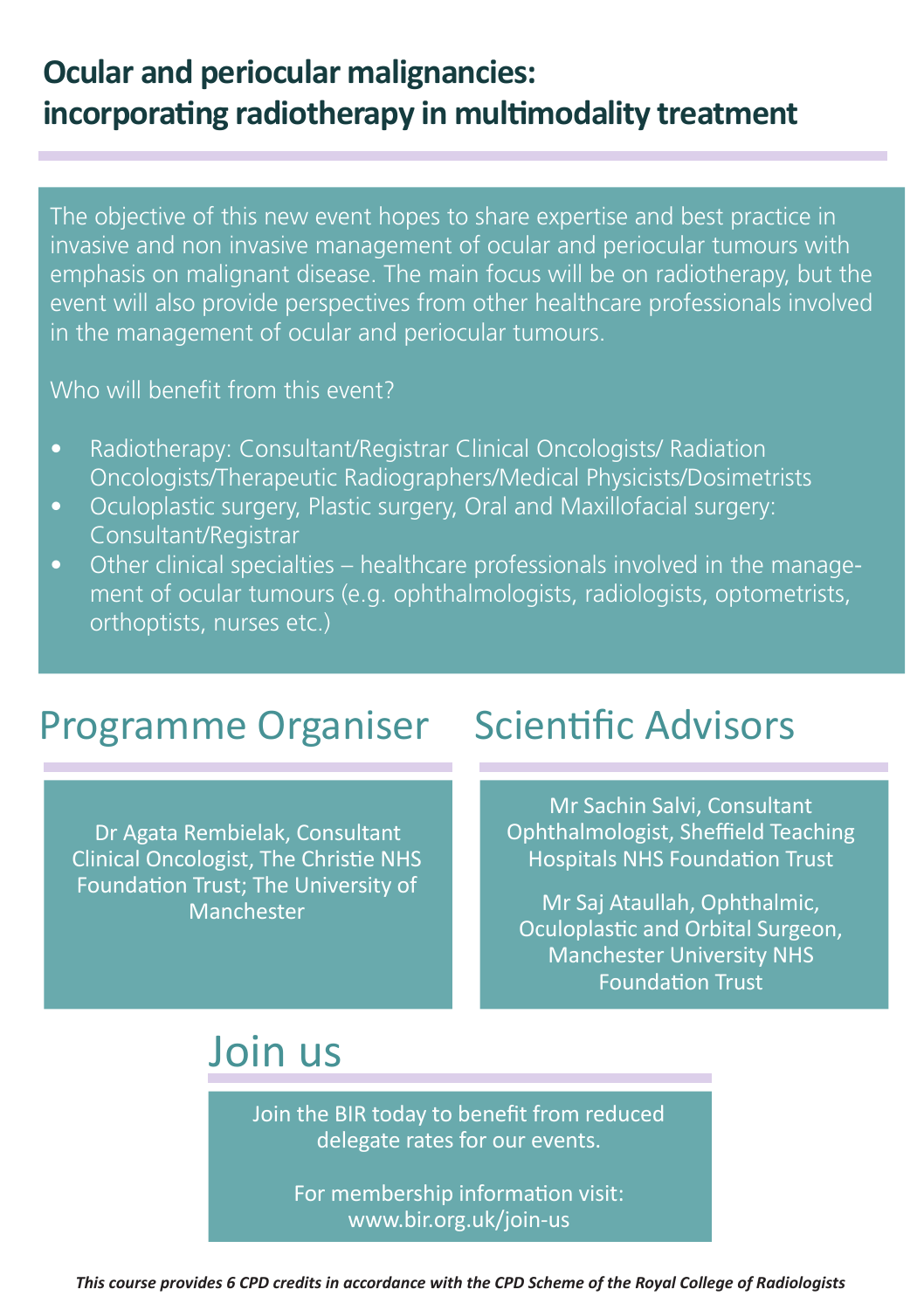### **Welcome and introduction 09:00**

### **Session 1**

Ocular and periocular tumours - setting up the scene

- **Introduction to ocular and periocular tumours** Mr Sachin Salvi, Consultant Ophthalmologist, Sheffield Teaching Hospitals NHS Foundation Trust **09:05**
- **Specialised ocular oncology services in the UK** Mr Sachin Salvi, Consultant Ophthalmologist, Sheffield Teaching Hospitals NHS Foundation Trust **09:25**
- **Imaging in ocular and periocular malignancies** Dr Katherine Miszkiel, Consultant Neuroradiologist, University College London Hospital **09:35**
- **Radiotherapy decoded (for non radiation specialists)** Dr Agata Rembielak, Consultant Clinical Oncologist, The Christie NHS Foundation Trust; The University of Manchester **09:55**
- **Q&A** Including all first session speakers **10:05**
- **Break 10:15**

## **Session 2** Radiation related toxicity

**Radiotherapy related toxicity in ocular region in adults** Dr Gill Whitfield, Clinical Oncologist, The Christie NHS Foundation Trust **10:30**

- **Side effects of radiation in children and young adults** Professor Julie Bradley, Associate Professor in the Department of Radiation Oncology, University of Florida **10:45**
- **Q&A** Including all second session speakers **11:05**
- **Break 11:15**

### **Session 3**

Radiotherapy in ocular and periocular neoplasms - specific clinical situations

**CNS 11:30**

Dr Gill Whitfield, Clinical Oncologist, The Christie NHS Foundation Trust

#### **Sarcoma 11:50**

Dr Dan Saunders, Clinical Oncologist, The Christie NHS Foundation Trust

#### **Retinoblastoma 12:05**

Professor Mandeep Sagoo, Professor of Ophthalmology and Ocular Oncology, UCL Institute of Ophthalmology; Consultant Ophthalmic Surgeon, Moorfields Eye Hospital & Barts Health NHS Trust

#### **Orbital lymphomas 12:20**

Professor Richard Tsang, Radiation Oncologist, Princess Margaret Cancer Centre, University Health Network, Radiation Oncology, University of Toronto

**Benign conditions and palliative treatment** Dr Bruno Fionda, Radiation Oncologist, Gemelli Clinic, Rome **12:35**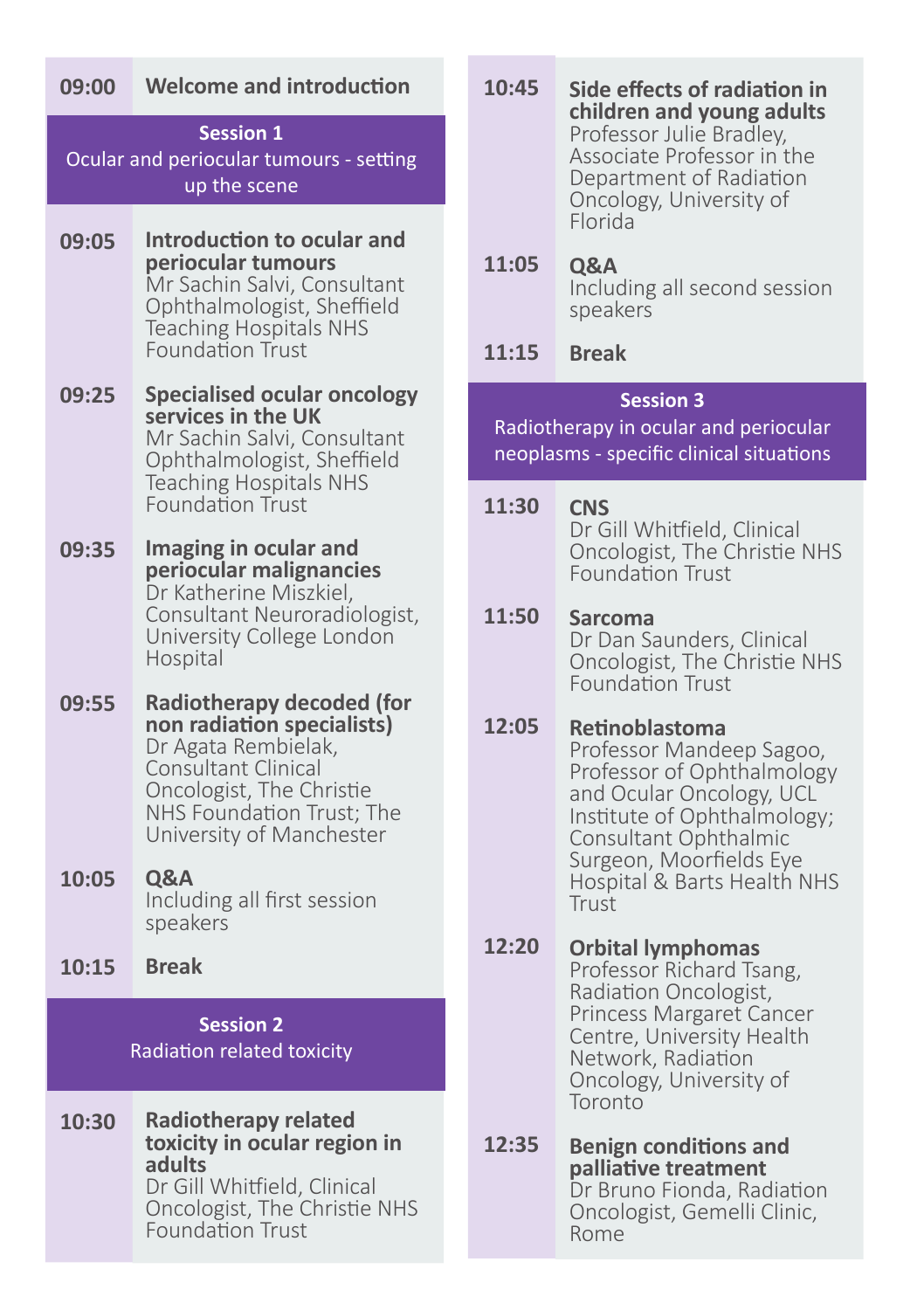| 12:50 | Q&A<br>Including all third session<br>speakers                                                                                                                                                                                                              |              |
|-------|-------------------------------------------------------------------------------------------------------------------------------------------------------------------------------------------------------------------------------------------------------------|--------------|
| 13:00 | <b>Break</b>                                                                                                                                                                                                                                                | 15:1         |
|       | <b>Session 4</b><br>Radiotherapy in ocular / uveal<br>melanoma                                                                                                                                                                                              |              |
| 13:45 | <b>Proton beam therapy</b><br>to the eye - Liverpool<br>experience<br>Dr Aditya Shenoy,<br>Clinical Oncologist, The<br>Clatterbridge Cancer Centre                                                                                                          | 15:3         |
| 14:05 | <b>Stereotactic radiosurgery</b><br>with Gamma Knife -<br><b>Sheffield experience</b><br>Mr Paul Rundle, Consultant<br>Ocular Oncologist and<br>Clinical Lead for Ocular<br>Oncology, Sheffield<br><b>Teaching Hospitals NHS</b><br><b>Foundation Trust</b> | 15.5         |
| 14:25 | <b>Plaque radiotherapy</b><br>(brachytherapy)<br>Dr Luca Tagliaferri,<br>Radiation Oncologist,<br>Gemelli Clinic, Rome                                                                                                                                      | 16:1<br>16:2 |
| 14:45 | <b>Q&amp;A</b><br>Including all forth session<br>speakers                                                                                                                                                                                                   | 16:3         |
| 14:55 | <b>Break</b>                                                                                                                                                                                                                                                |              |

### **Session 5** Periocular malignancies

**Surgery in periocular malignancies** Mr Saj Ataullah, Ophthalmic, Oculoplastic and Orbital Surgeon, Manchester University NHS Foundation Trust **15:10**

**External beam radiotherapy in periocular malignancies** Dr Agata Rembielak, Consultant Clinical Oncologist, The Christie NHS Foundation Trust; The University of Manchester **15:30**

**Brachytherapy in periocular malignancies** Dr Luca Tagliaferri, Radiation Oncologist, Gemelli Clinic, Rome **15.50**

**Q&A** Including all fifth session speakers **16:10**

- **Closing remarks 16:20**
- **Close of event 16:30**